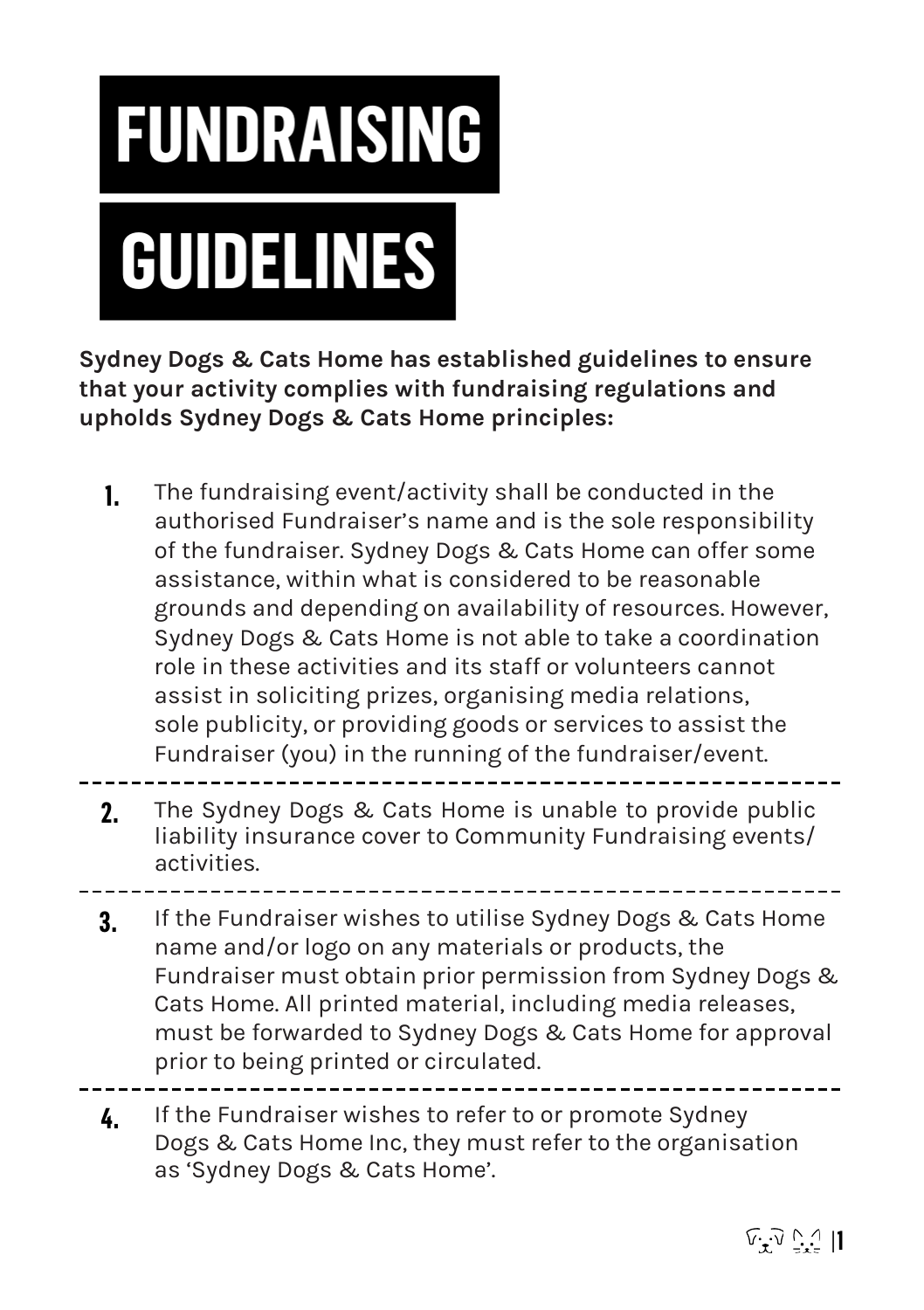The Fundraiser has no right to the name Sydney Dogs & Cats Home, nor is the Fundraiser given the right to raise funds in that name.

**5.** Please remember that your fundraising event/activity will not be a Sydney Dogs & Cats Home's fundraising event. It will be a fundraiser to raise funds for Sydney Dogs & Cats Home. A suggested format to promote your activity is 'Funds raised will support Sydney Dogs & Cats Home...'

**6.** The financial aspects, fundraising, raffles, record keeping and management of the event/activity are entirely the responsibility of the Fundraiser.

*The general obligations of the Fundraiser are to:*

- Provide Sydney Dogs & Cats Home with an estimate of the income and expenditure associated with your event.
- Keep accurate financial records.
- Return funds raised and details of your actual income and expenditure to Sydney Dogs & Cats Home within **14 days** of the fundraising activity

**NB:** Basic tips for record keeping – a simple way to keep track of the financial details of your event is to keep a folder with a number of plastic sleeves. Use individual sleeves to keep receipts, bank deposit stubs, cheques donated, donor pledge/ tally sheets and receipts.

**7.** Sydney Dogs & Cats Home cannot pay expenses incurred by you, but you can deduct your necessary expenses from the proceeds of your event, provided they are properly documented.

**NB:** Total expenses must be less than 40% of Gross income.